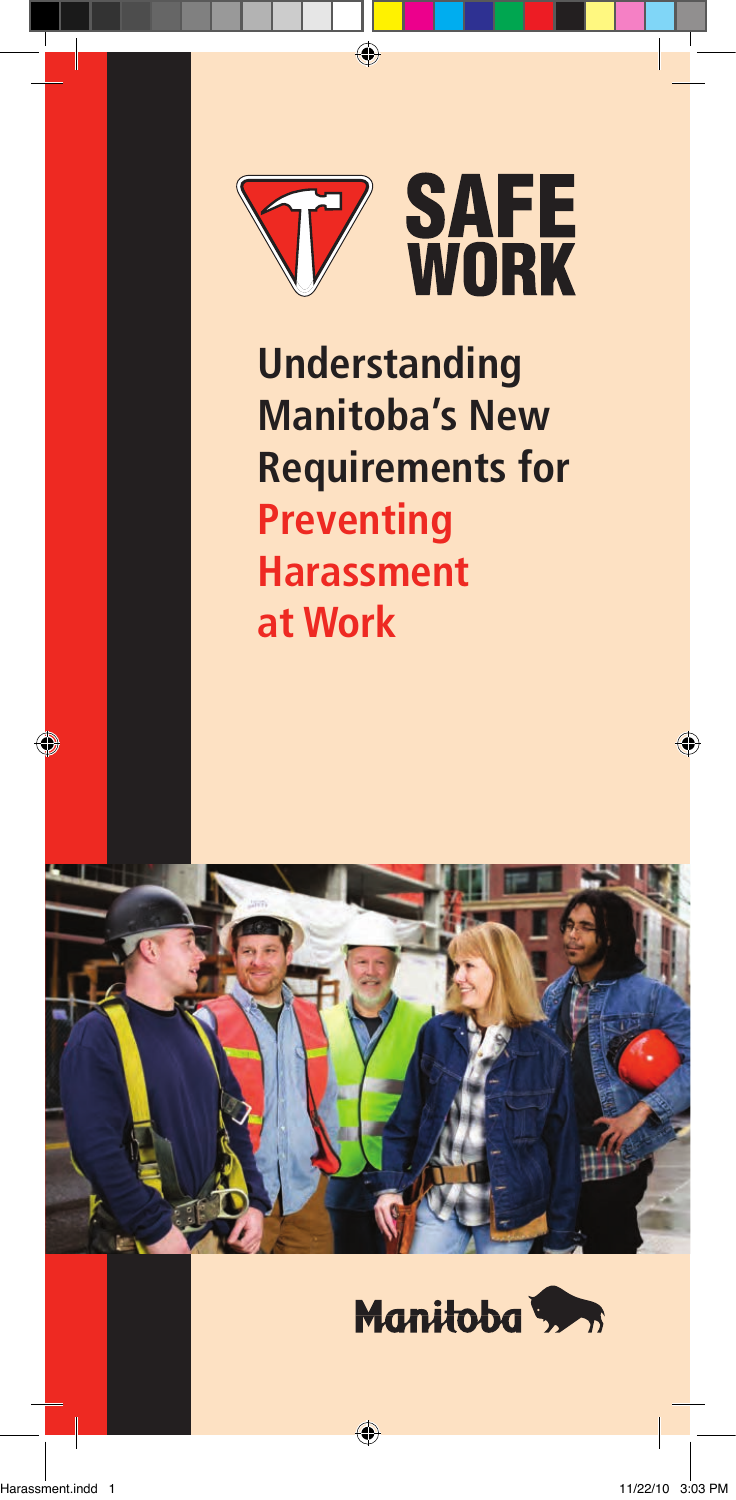# **New Harassment Prevention Requirements**

**All Manitobans have the right to a safe, healthy work environment, free from harassment. This publication will explain harassment, as it is defined under the Workplace Safety and Health Regulation, M.R. 217/2006 (the regulation), and help you to understand what may or may not be considered harassment at the workplace.**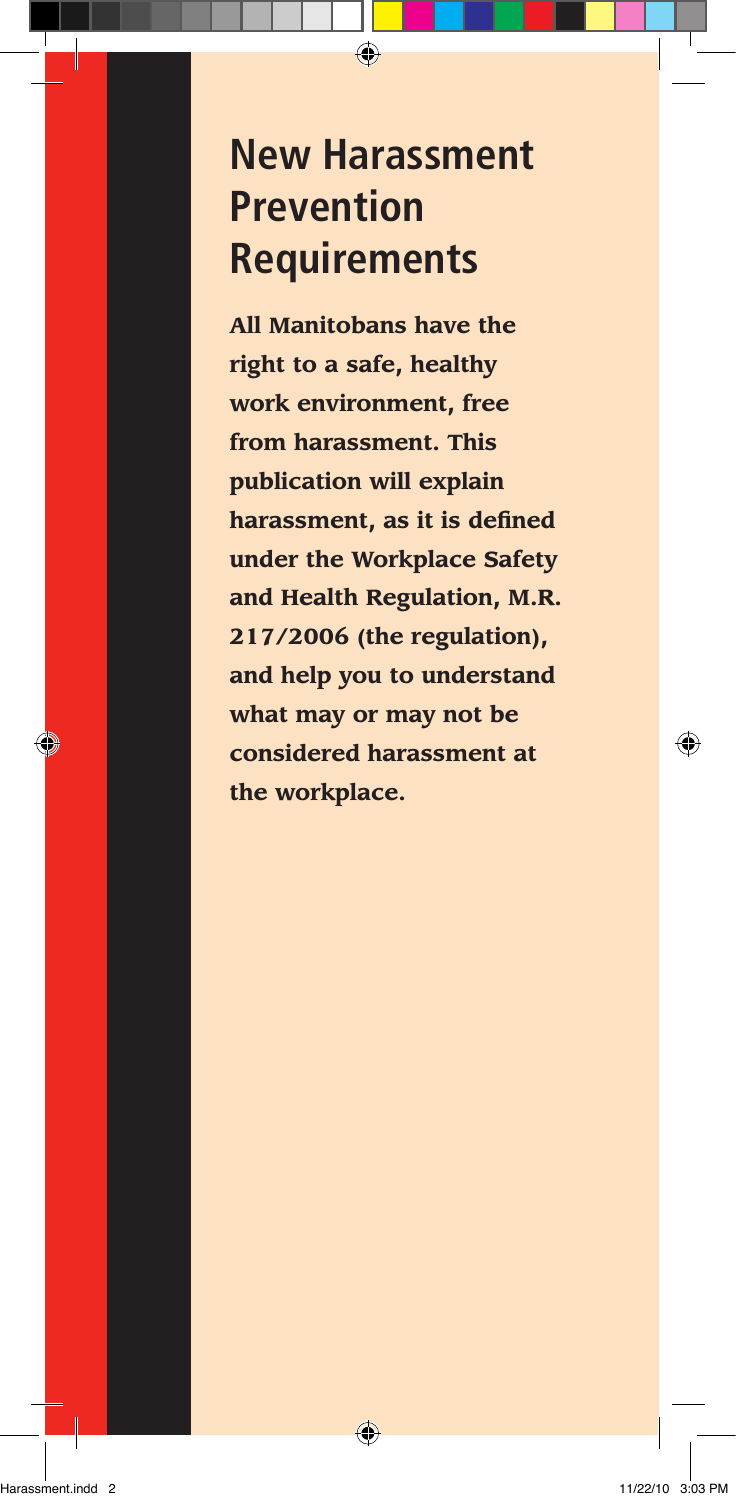### **What is harassment?**

Two main types of harassment are covered under the regulation.

- **1.** The first type is defined as any inappropriate conduct, comment, display, action or gesture by a person that is made on the basis of:
	- race, creed, religion, colour
	- sex, sexual orientation, genderdetermined characteristics
	- marital status, family status, source of income
	- political belief, political association, political activity
	- disability, physical size or weight
	- age, nationality, ancestry or place of origin
- **2.** The second type relates to what is sometimes referred to as "bullying". This may involve:
	- severe, repeated conduct that adversely affects a worker's psychological or physical wellbeing if it could reasonably cause a worker to be humiliated or intimidated
	- a single occurrence, if it is shown to have a lasting, harmful effect on a worker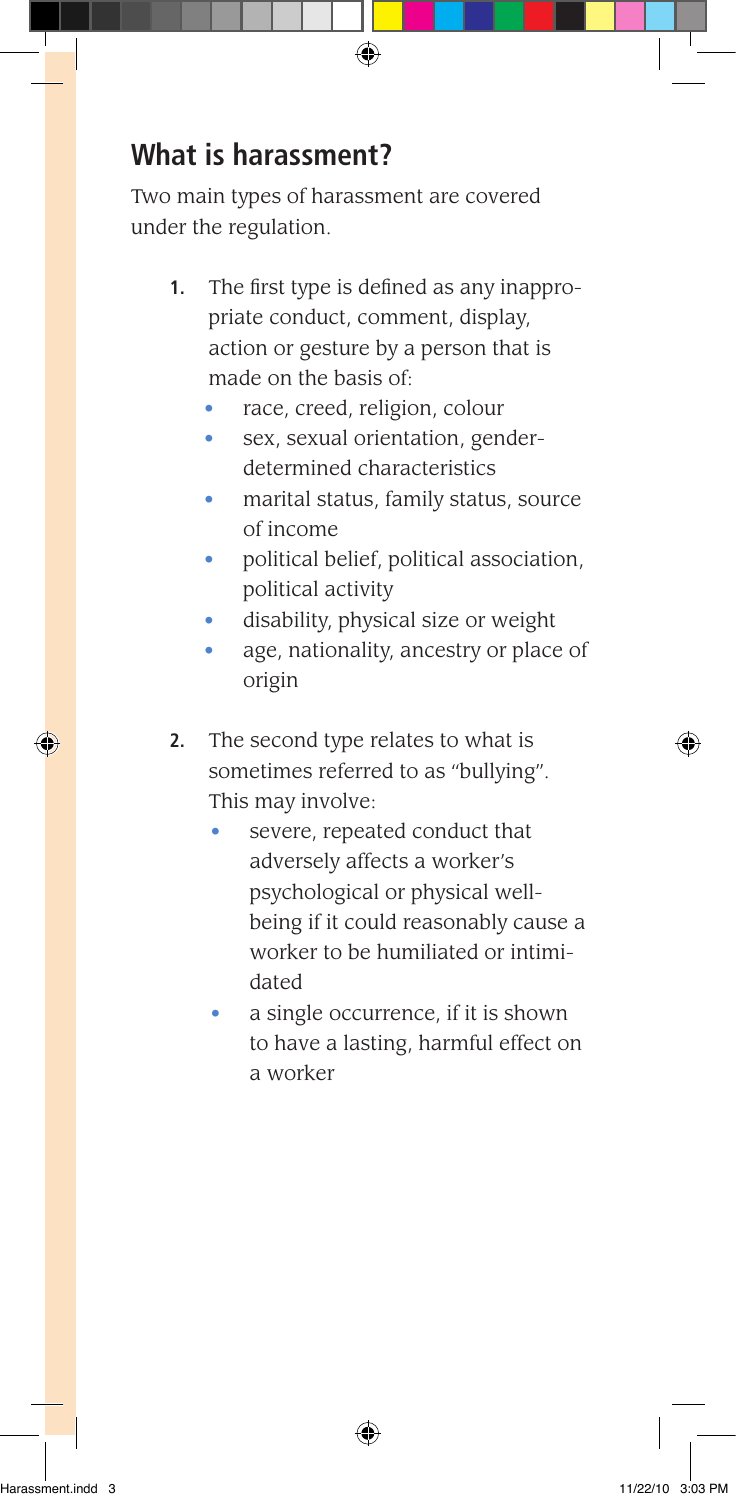### **Forms of harassment:**

- verbal or written abuse or threats
- insulting, derogatory (mean, critical, embarrassing) comments, jokes or gestures
- personal ridicule (put-downs, teasing) or malicious (mean) gossip
- malicious or uncalled-for interference with another's work
- refusal to work or co-operate with others
- interfering with or vandalising (damaging) personal property

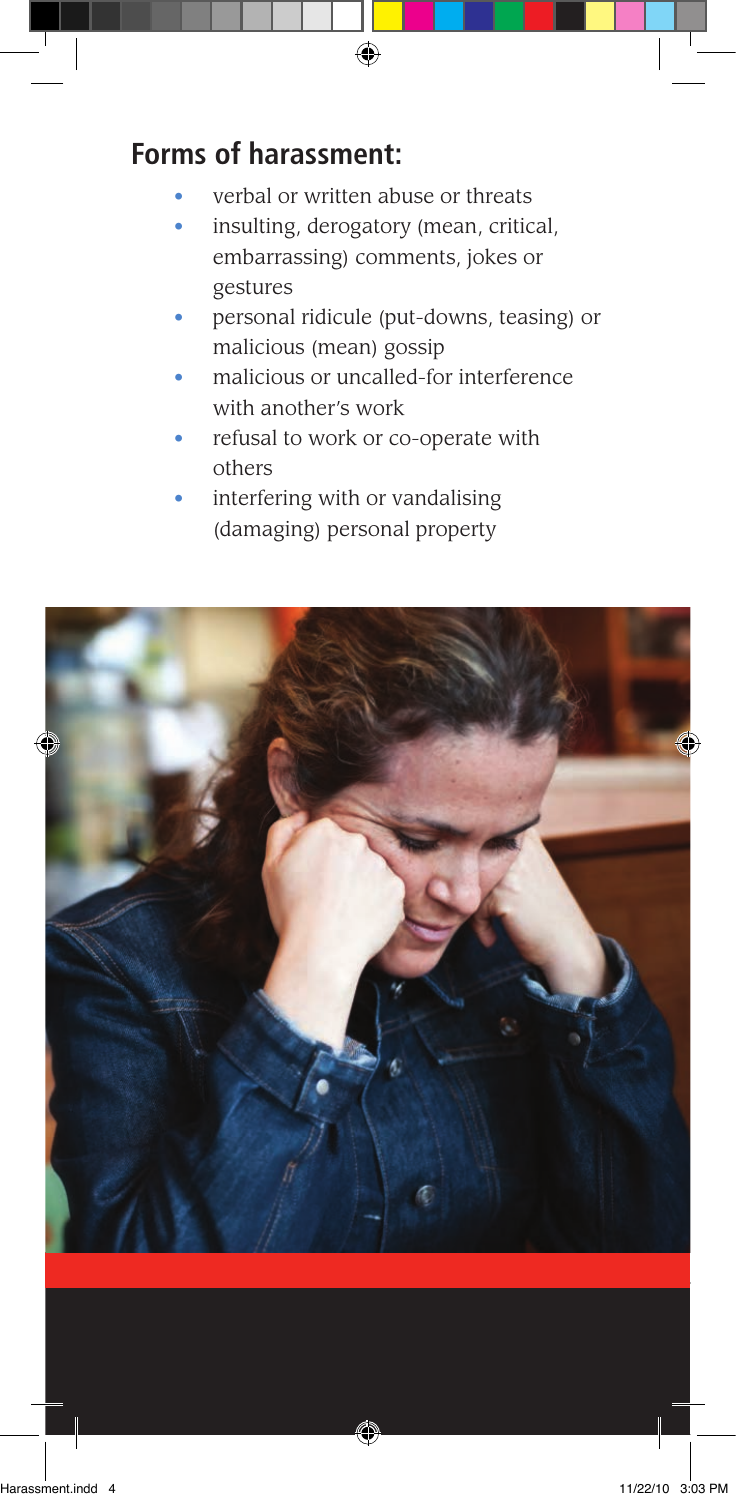**A determination of what is or what is not considered harassment will depend on the facts of each and every case.** 

#### **Example**

The following examples may be of assistance in considering whether conduct in a workplace is appropriate or not.

#### **Personal harassment by a co-worker**

Jane is an assistant to the manager in an administration office. During her 11- year career, she has been acknowledged for how well she does her job (efficient, professional and friendly). A few months ago, Susan started working in the office. Susan gets along well with the manager, but she seems to want to make things hard for Jane. Susan often says mean things about Jane's work. Susan has sent e-mails to other staff criticizing Jane as a person and a worker. Susan also hides files and doesn't give Jane important information she needs to do her job. This makes Jane look unorganized in front of the manager and other staff. Susan seems to enjoy seeing Jane embarrassed and uncomfortable.

Jane recently spoke to her manager about Susan's conduct towards her. The manager said Jane and Susan must work things out by themselves. Susan will not cooperate and Jane is becoming more uncomfortable and unhappy at work. Jane feels that the stress of her work environment is affecting her health.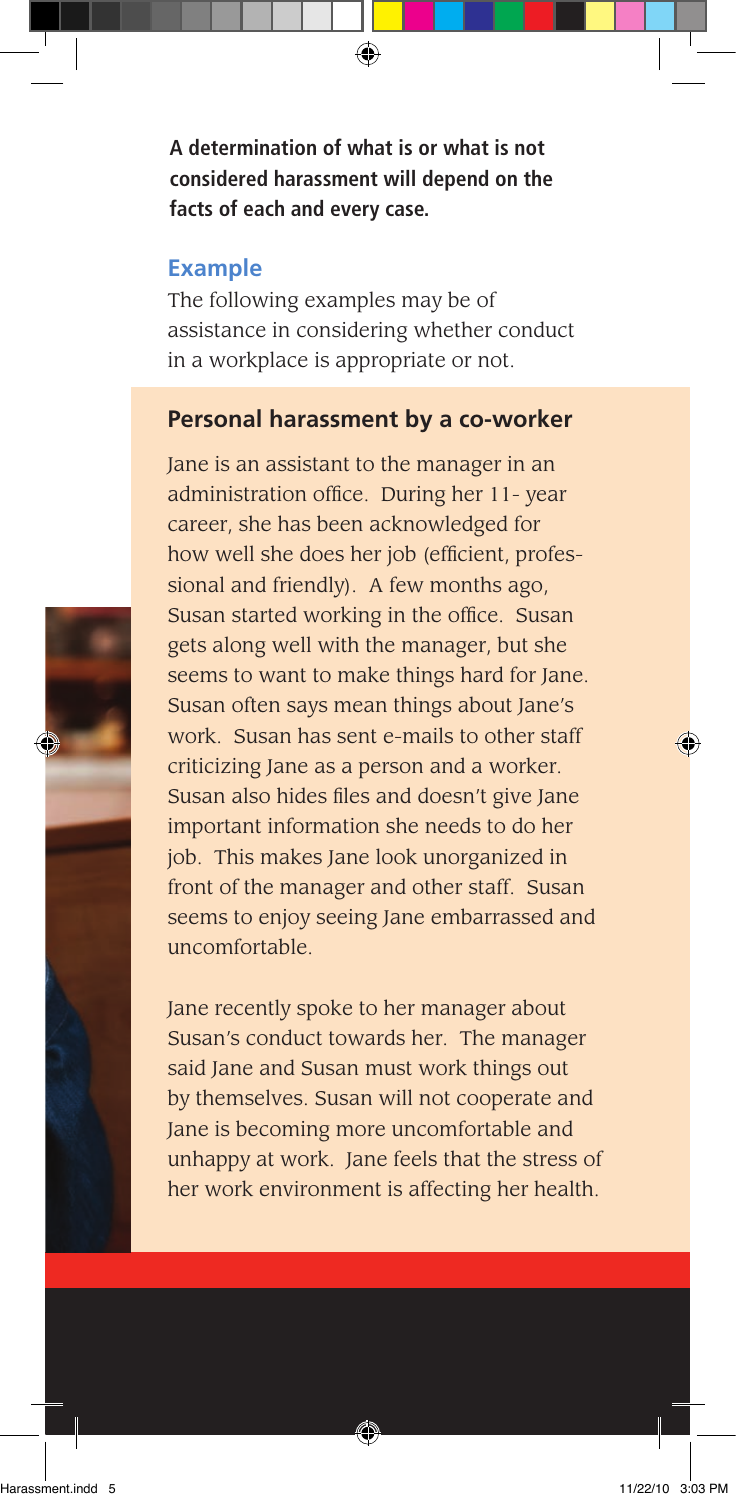#### **Example**

#### **Personal harassment by a manager**

Jill is a computer technician who works at a small computer repair company. On one of her first projects, a customer was upset with her work. Jill's boss, Garry yelled at her in front of the customer and said he might fire her. Since then, Garry has been really hard on Jill. He hovers over her while she works, yelling at her for being too slow or doing her work wrong. He never gives Jill help or advice on how to improve her work.

Garry doesn't do this to any other staff. Co-workers have started avoiding Jill and won't help her. When Garry told Jill that she made a mistake on a computer she rebuilt, he would not tell her what she did wrong. Jill spent all evening going over the computer, even asking a friend for help, but could not find any mistakes. She was afraid to come to work the next day, thinking that Garry would yell at her or fire her.

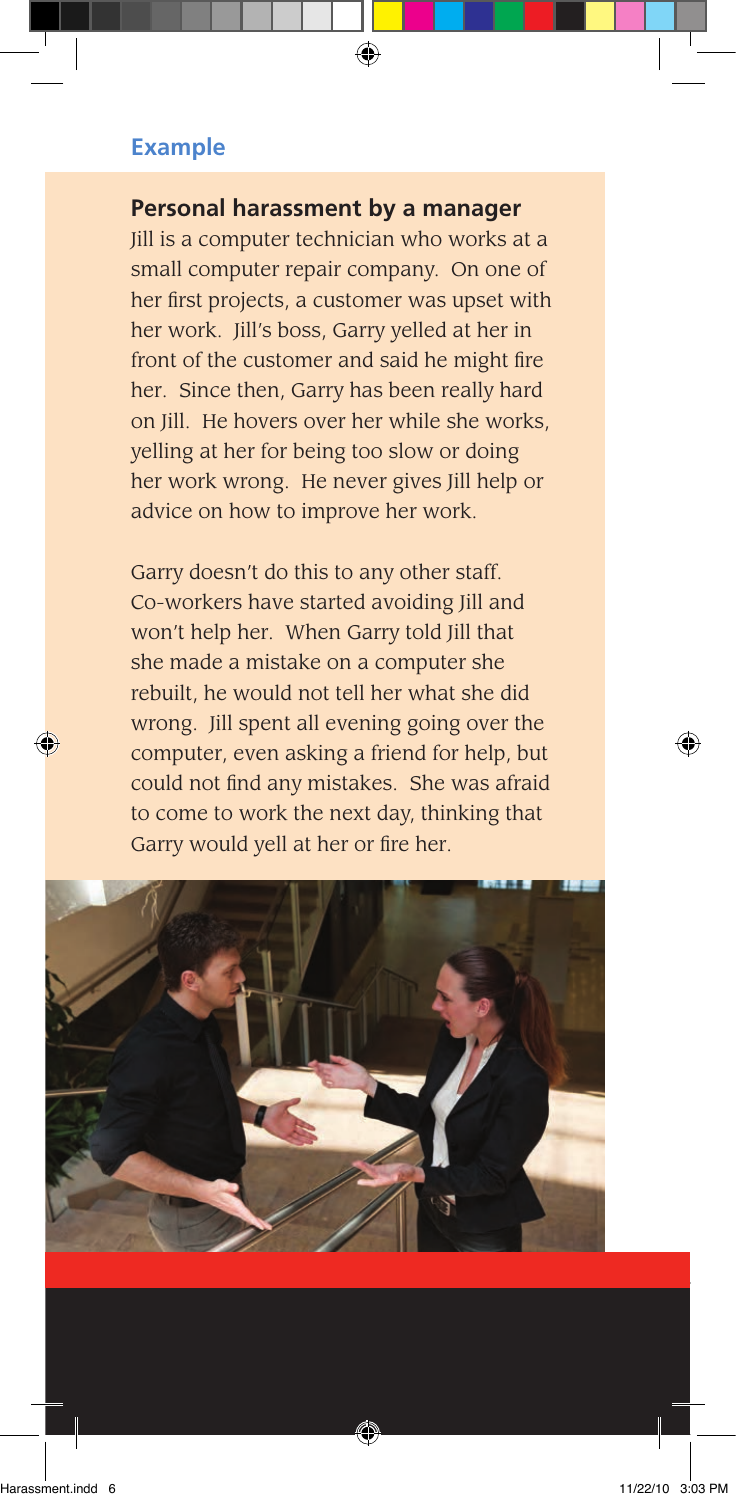### **Reasonable conduct is not harassment**

Reasonable, day-to-day actions by a manager or supervisor that help manage, guide or direct workers or the workplace is not harassment. Appropriate employee performance reviews, counselling or discipline by a supervisor or manager is not harassment.

#### **Example**

#### **Reasonable conduct by a manager**

Joe is a mechanic in an auto body and repair shop. A new manager, Tom, started working in the shop. Joe does not like some of the changes Tom is making, including following the rules about the hours of work. Joe is often late for work, but his old manager did not seem to mind. Tom says Joe must begin work on time. Tom first talked with Joe to find out why he was late. Joe thinks the reason he's often late is none of Tom's business.

Tom put up a memo to tell all employees that they must be on time for work. Joe was mad about the memo. The next time Joe was late, Tom asked Joe to meet him to talk about it. Joe got mad and walked out of Tom's office. When Tom asked Joe to do something later that day, Joe refused. Tom is thinking about suspending Joe for a day, without pay.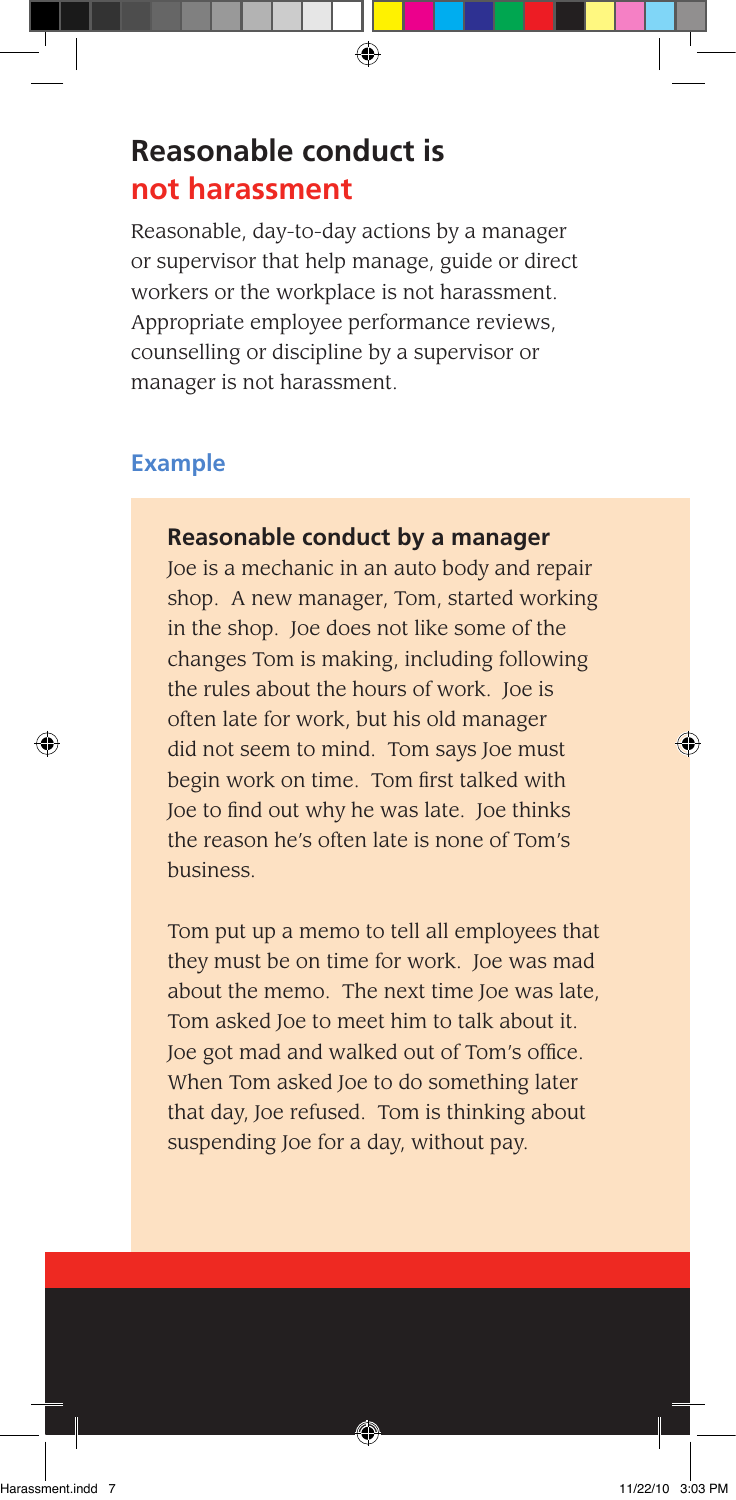## **Employer responsibilities**

By law, employers must take the following actions to help prevent harassment in their workplaces:

- develop and follow a written policy and action plan to prevent and/or stop harassment in the workplace
- make sure all workers know and follow the harassment prevention policy at all times

# **Developing a harassment prevention policy**

By law, employers must consult with the safety and health committee or representative at the workplace when developing the harassment prevention policy. If the workplace does not have a committee or a representative, the employer must consult with the workers at the workplace.

Part 10 of the regulation requires the following statements to be included in the policy:

- every worker is entitled to work free of harassment
- the employer must ensure, so far as is reasonably practicable, that no worker is subject to harassment in the workplace
- the employer will take corrective action respecting any person under the employer's direction who subjects a worker to harassment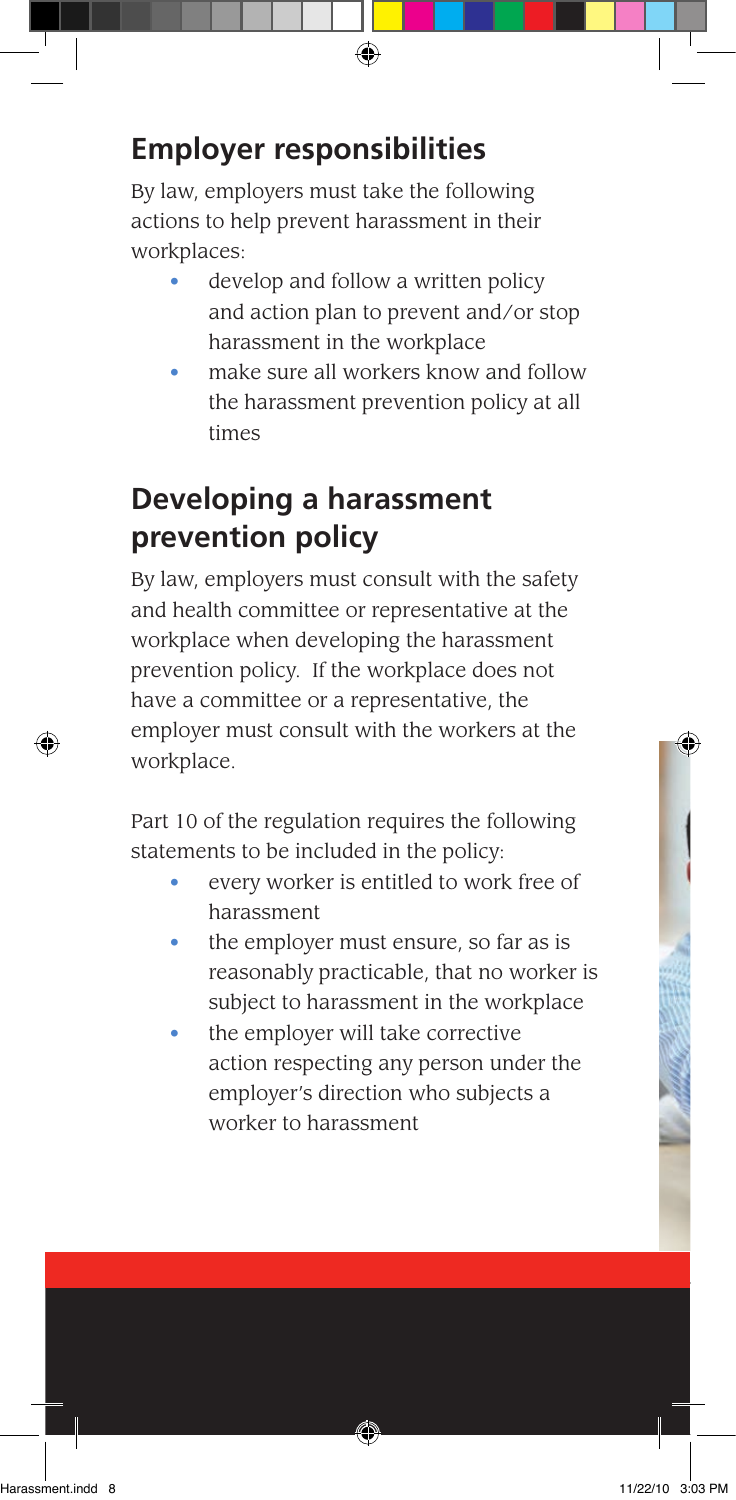- The employer will not disclose the name of a complainant or an alleged harasser or the circumstances related to the complaint to any person except where disclosure is
	- necessary to investigate the complaint or take corrective action with respect to the complaint, or required by law
- A worker has the right to file a complaint with the Manitoba Human Rights Commission
- The employer's harassment prevention policy is not intended to discourage or prevent the complainant from exercising any other legal rights pursuant to any other law

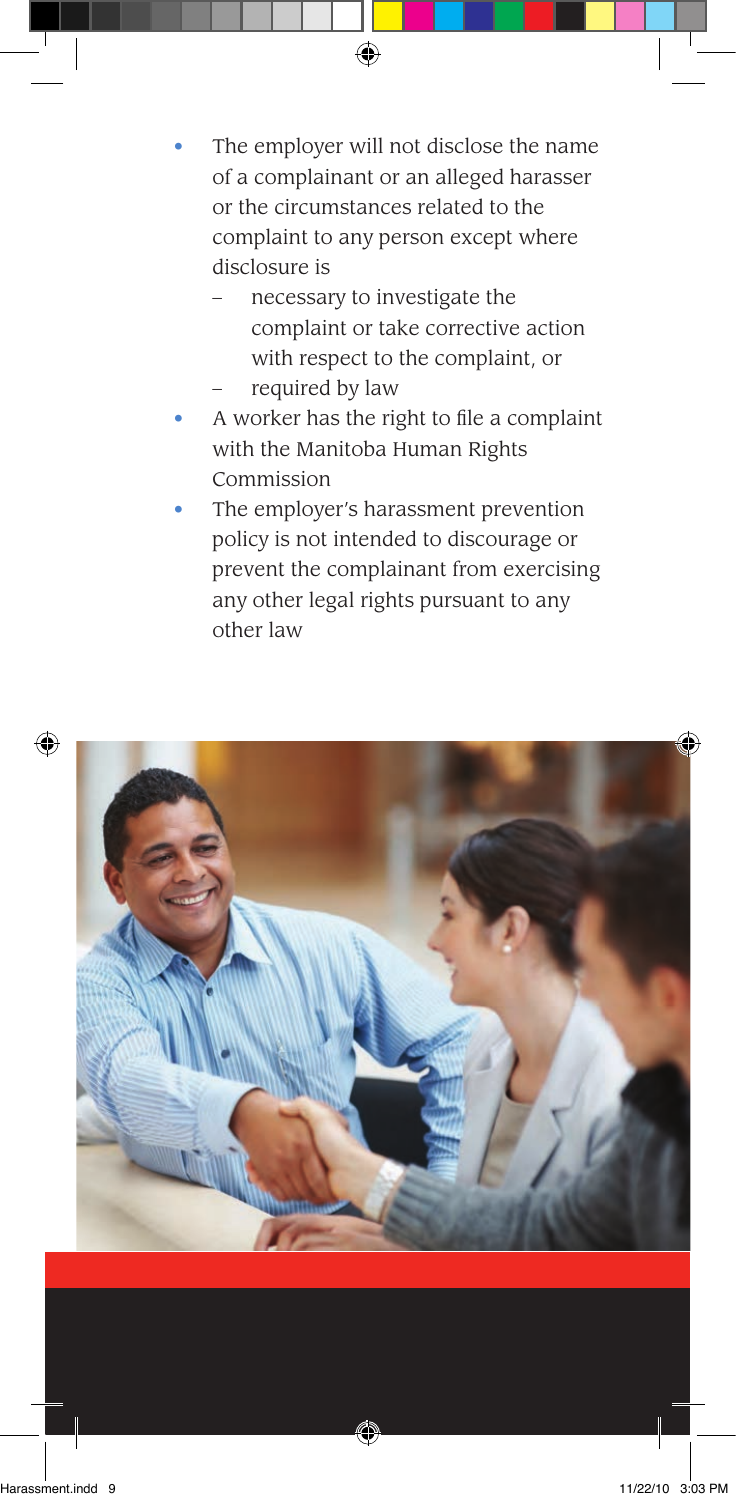The harassment prevention policy must explain how to make a formal complaint about harassment, how the complaint will be investigated, and how the complainant and person accused of harassment will be informed of the results of the investigation. Employers must post a copy of the harassment prevention policy in a place where everyone in the workplace can see it easily.

#### **Good management practices can help create a respectful workplace**

- Provide clear instruction to workers on roles, tasks and expectations
- Be a role model and leader when problems arise between workers or between workers and supervisors
- Practice open communication with employees and encourage them to do the same
- Encourage co-operation at the workplace
- Ask employees about their work and how it's done, to have a better idea how things work in all areas of the company
- Train employees so that they have the knowledge and skills needed to do their tasks well, and safely
- Be a role model and treat everyone in the workplace with respect
- Keep your harassment prevention policy updated and make any changes that are needed to make it better
- Give information and training (courses) to all managers, supervisors and workers about what harassment is and how to prevent it
- Take action right away if you are aware of harassment or if someone reports it to you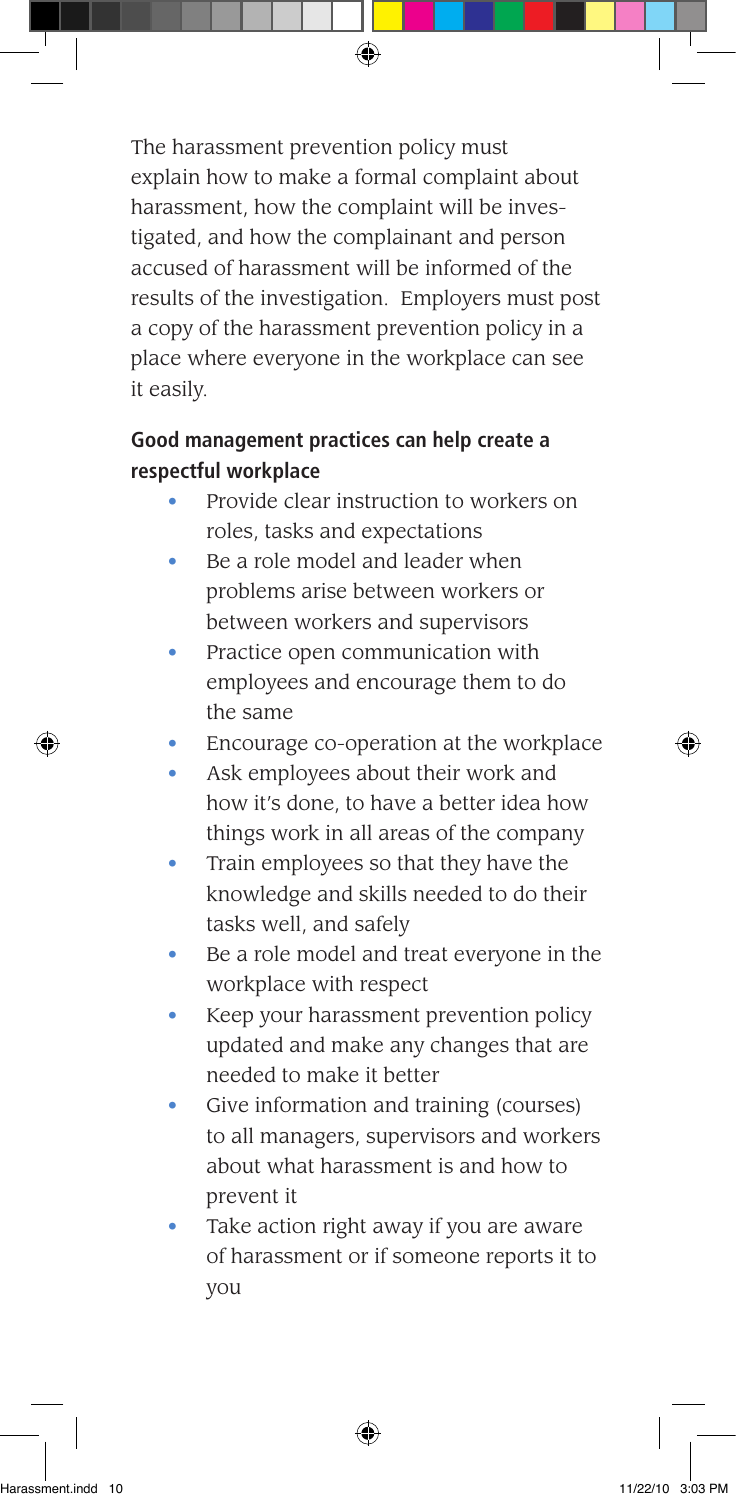## **Worker responsibilities**

By law, all workers, including managers and supervisors, must:

- act in a reasonable manner in the workplace
- tell their supervisor or manager if they feel they have been harassed or if they see it happening to other workers
- co-operate if there is an investigation into a harassment complaint

## **Reporting harassment**

If you believe you are being harassed at your workplace:

- talk to your manager or supervisor
- call the Workplace Safety and Health Division for help at: 1-866-888-8186 (toll-free in Manitoba)
- call the Manitoba Human Rights Commission at: 1-888-884-8681 (toll-free in Manitoba)

The Workplace Safety and Health Division helps workers and employers understand Manitoba's requirements for preventing harassment at work, and can help to stop workplace harassment by enforcing the regulation (part 10 of the 44-part regulation).